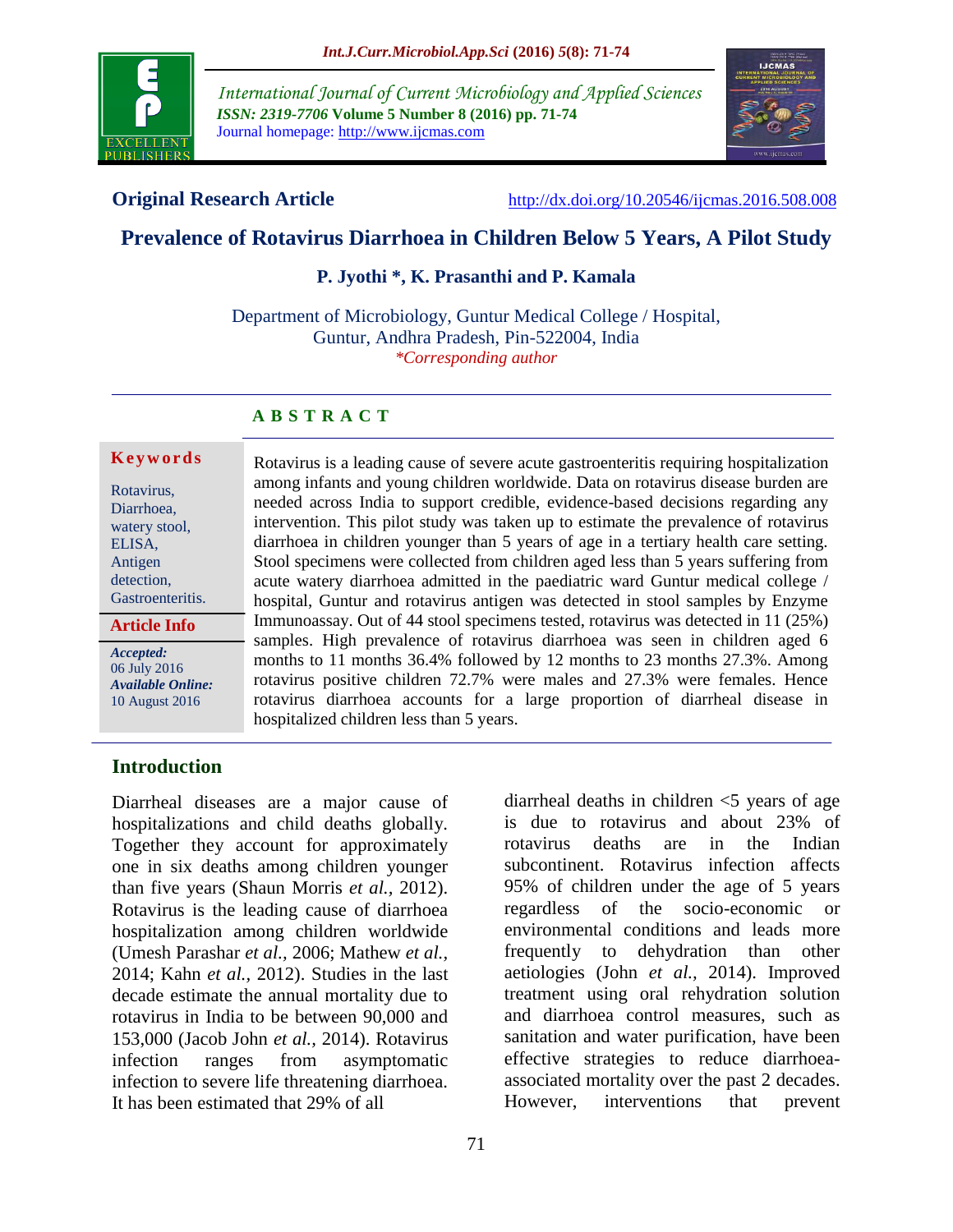diarrhoea associated with some bacterial and parasitic agents are less effective against rotavirus diarrhoea. Consequently, the World Health Organization (WHO) and others have recommended rotavirus vaccines as the most effective strategy to prevent rotavirus-related morbidity and mortality (Mark Malek *et al.,* 2010).

There are limited data on rotavirus disease burden among children in Andhra Pradesh and there is a need for data on prevalence of rotavirus diarrhea especially in our setting. So we conducted a pilot study in our Guntur medical college / hospital which is a tertiary care hospital with the objective to estimate the prevalence of diarrhoea due to rotavirus among hospitalized children younger than 5 years of age.

#### **Materials and Methods**

This was a pilot study carried over a period of 4 months from January to April 2015 at clinical microbiology lab, Guntur medical college / hospital, Guntur, Andhra Pradesh, India. Informed consent was taken from parents/guardians. Study was approved by institution ethics committee.

All children aged less than 5 years suffering from acute diarrhoea admitted in the paediatric ward were included in the study. Children above 5 years, children with dysentery and chronic diarrhoeas were excluded. Demographic data was collected in a prescribed proforma. Stool specimens were collected from hospitalized children and stored in the refrigerator at 4°C and later transported to the laboratory in icebox and stored at -20°C in the testing laboratory. Rotavirus antigen was detected in stool samples by Enzyme Immunoassay (Premier

Rotaclone) which utilizes monoclonal antibodies in a solid phase sandwich type EIA which was highly sensitive (100%) and specific (97%) for rotavirus antigen.

#### **Results and Discussion**

During the study period a total of 44 children below 5 years of age with acute diarrhoea admitted in the hospital were included and had a stool specimen collected for rotavirus antigen testing and most of the children 28(63.6%) were males and 16(36.4%) were females (Table I). Age wise distribution of patients showed maximum number of patients in age group of 6 months to 23 months 28(63.6%).

Of the 44 stool specimens tested, rotavirus was detected in 11 (25%) samples. High prevalence of rotavirus diarrhoea was seen in children aged 6 months to 11 months 4((36.4%) followed by 12 months to 23 months 3(27.3%). Low prevalence was seen in children less than 5 months of age and in children between 36 months to 59 months 1(18.2%) (Table II). Out of 11 positive cases 8(72.7%) were males and 3(27.3%) were females. There was no mortality in the study population.

Rotavirus infection has a worldwide distribution and is the single most important cause of gastroenteritis in young children. The virus mainly spreads via the feco-oral route, through respiratory route, person-toperson contact, or contaminated environmental surfaces and fomites. Symptomatic infections are most common in children between the ages of 6 months to 2 yr with a peak incidence at 9-12 months. Males are more frequently affected than females (Shobha Broor *et al.,* 2003).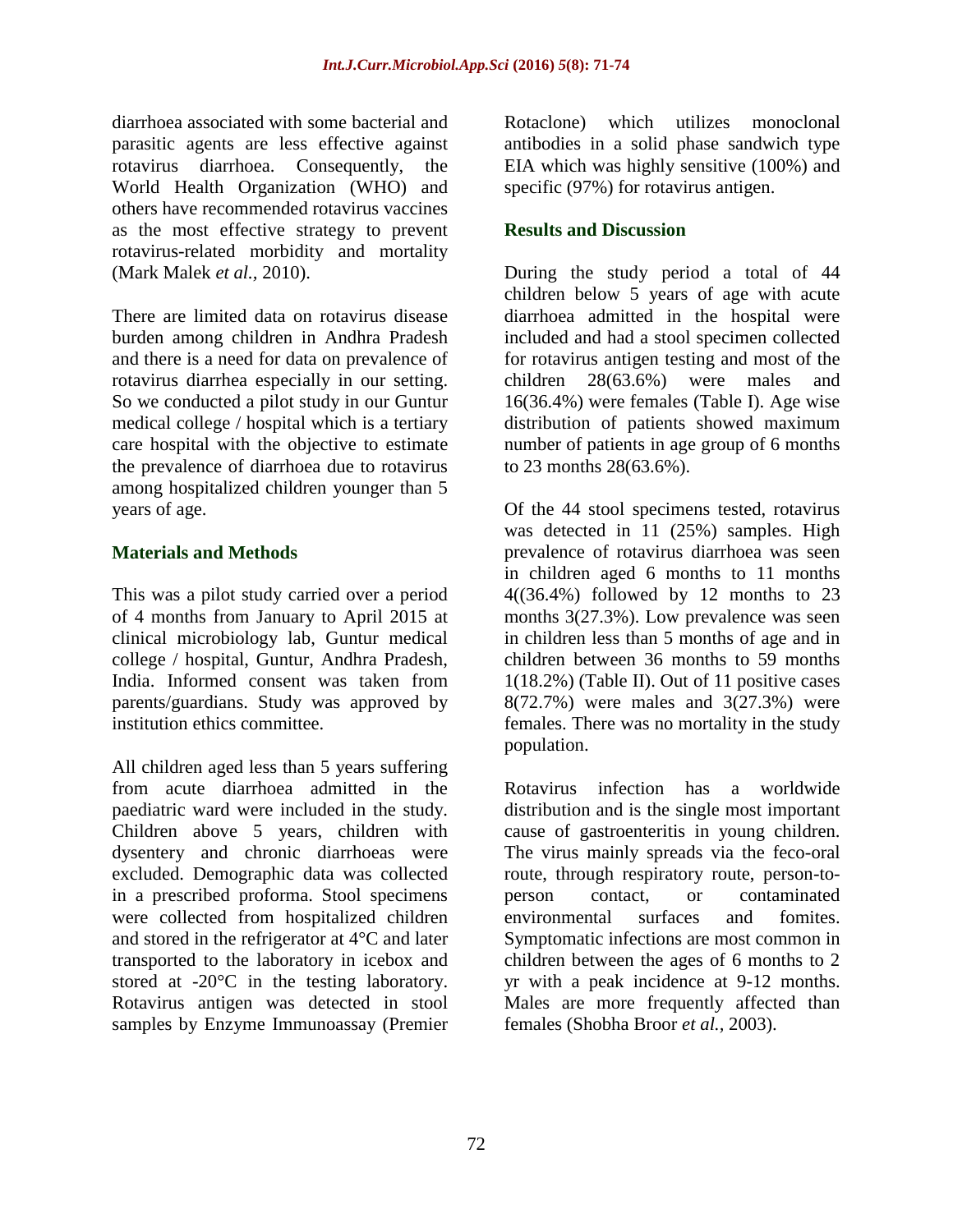| <b>Gender</b> | <b>Positive</b> | <b>Negative</b> | <b>Total</b> |
|---------------|-----------------|-----------------|--------------|
| Female        |                 |                 |              |
| Male          |                 |                 |              |
| Total         |                 | 33              |              |

**Table.1** Gender wise distribution of cases presenting with diarrhoea and rotavirus positivity

| Table.2 Age wise distribution of cases presenting with diarrhea and rotavirus positivity |  |  |  |  |  |  |
|------------------------------------------------------------------------------------------|--|--|--|--|--|--|
|------------------------------------------------------------------------------------------|--|--|--|--|--|--|

| Age<br>group | <b>Enzyme Immunoassay for</b> | <b>Total</b>    |  |
|--------------|-------------------------------|-----------------|--|
| (in Months)  | <b>Rotavirus</b>              |                 |  |
|              | <b>Negative</b>               | <b>Positive</b> |  |
| $0 - 5$      |                               |                 |  |
| $6 - 11$     | 13                            |                 |  |
| $12 - 23$    |                               |                 |  |
| 24-35        |                               |                 |  |
| 36-59        |                               |                 |  |
| Total        | 33                            |                 |  |
|              |                               |                 |  |

This was a pilot study to assess the prevalence of rotavirus diarrhoea among children younger than 5 years of age in Guntur, Andhra Pradesh. In this study, rotavirus was detected in 25% of diarrhoea related hospital admissions among children less than 5 years of age.

Similar results 25.67% were reported by [Manohar Badur](http://www.jdrntruhs.org/searchresult.asp?search=&author=Manohar+Badur&journal=Y&but_search=Search&entries=10&pg=1&s=0) *et al.,* (2015) for rotavirus by ELISA. In the study conducted by [B.M.](http://www.ncbi.nlm.nih.gov/pubmed/?term=John%20B%5Bauth%5D)  [John](http://www.ncbi.nlm.nih.gov/pubmed/?term=John%20B%5Bauth%5D) *et al.,* (2014) 24% were found to be positive for rotavirus antigen in their stool samples. Saravanan *et al.*, (2004) from Chennai reported 22.6% positivity was associated with Rotavirus diarrhoea. Rotavirus accounts for close to 40% of hospitalizations for diarrhoea in India by G Kahn *et al.,* (2012). In the present study most of the Rotavirus diarrhoea cases (63.6%) occurred during the first 2 years of life, peaking at 6-11 months age. Similar result was found by Rajiv Bahl *et al.,* (2005) from New Delhi.

Preponderance of infection observed in male

children (72.7%) in our study. Kelkar *et al.,* (1999) from Pune also reported male preponderance of rotavirus diarrhoea. Sex wise incidence of rotavirus infection among male and female was 68% and 32% respectively by (Nilesh Shyam Chavan *et al.,* 2014). However no predilection of infection was seen among sex of the patients analysed by Saravanan *et al.,* (2004) from Chennai.

In conclusion, this study highlights that rotavirus diarrhoea accounts for a large proportion of diarrheal disease in hospitalized children less than 5 years in Guntur district, Andhra Pradesh and this high prevalence of rotavirus diarrhoea requiring patient hospitalisation confirms the immense importance of rotavirus diarrhoea with regard to public health.

As this study is pilot study, further study is required to assess the prevalence of rotavirus diarrhoea. The incidence of the disease could not be calculated in this study.